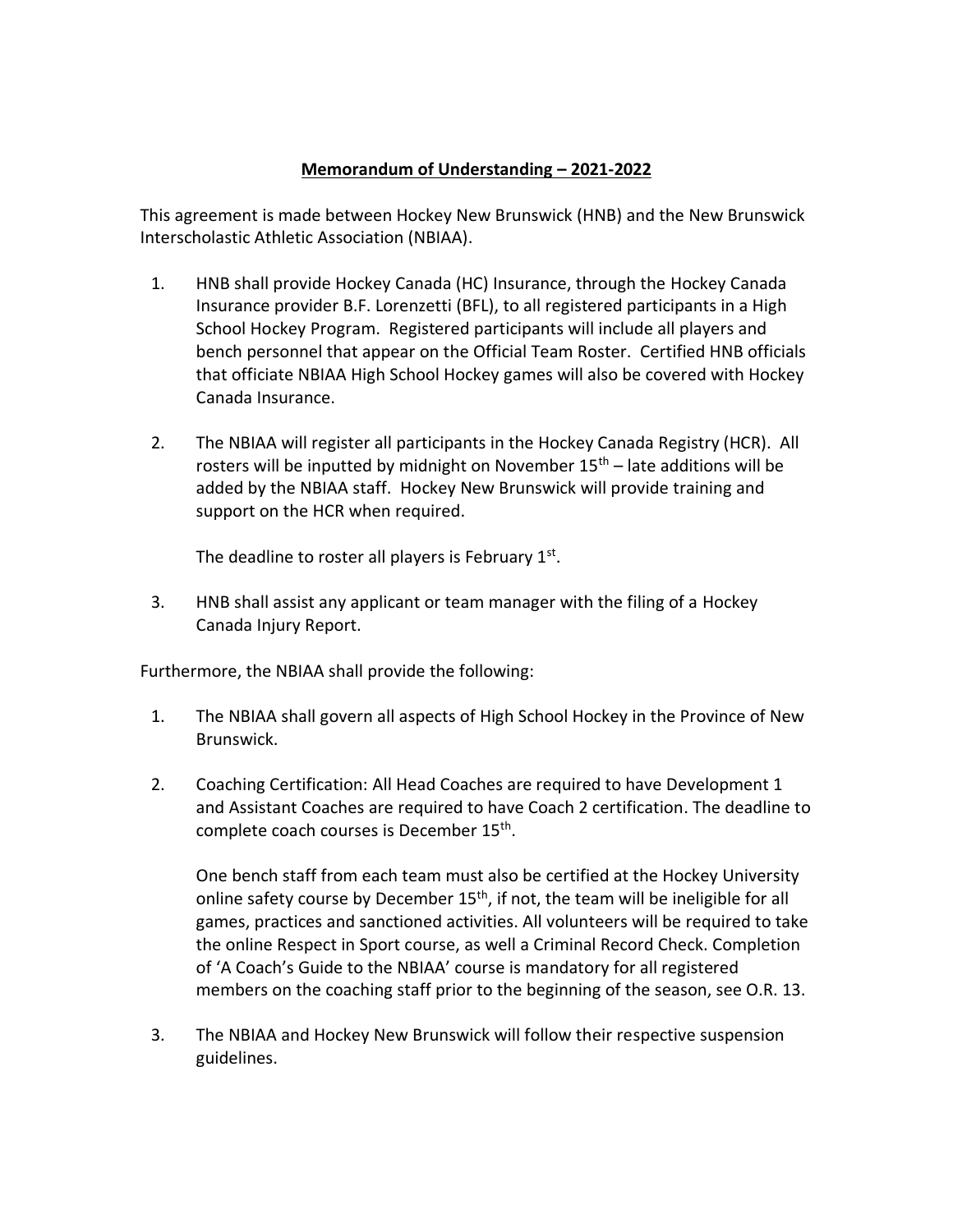Should an associate player receive a suspension, they will be required to follow the minimum suspensions for the league with which the suspension occurred.

All persons receiving a suspension under the jurisdiction of Hockey New Brunswick or the NBIAA shall be deemed ineligible from participating at any level of hockey in any capacity under the jurisdiction of Hockey New Brunswick or the NBIAA until the suspension has been served or length of suspension has elapsed from within the league it was given.

- 4. The NBIAA shall provide to HNB in writing, sanction for any teams travelling out of New Brunswick or Nova Scotia play against other Hockey Canada registered teams, as well as any teams traveling outside of Canada.
- 5. The NBIAA shall govern their own appeals process and NBIAA members shall not have access to the HNB/Hockey Canada Appeal processes.
- 6. Associate Player" ("AP") refers to those players from HNB club teams or NBIAA school teams, when such player(s) are participating with a team other than with which they are registered in the Hockey Canada Registration (HCR) system.

Associate agreement between the NBIAA and Hockey New Brunswick will be as follows:

(a). Female - NBIAA players can be associated to the following HNB teams-Female U15 A, Female U15 AA, Female U15 AAA, Female U18 A, Female U18 AA, U15 C, U15 B, U15 A, U15 AA, U18 C, U18 A, U18 AA.

(b). Female – HNB registered Female U13 A, Female U13 AA, U13 C, U13 B, U13 A, U13 AA, Female U15 A, Female U15 AA, Female U15 AAA, Female U18 A, Female U18 AA, U15 C, U15 B, U15 A, U15 AA can be associated to the NBIAA.

(c). Male – NBIAA can be associated to Junior C, Junior B, Junior A and U18 Major AAA.

(d). Male – U15 AA, U15 A, U15 B, U15 C, U18 Minor AAA, U18 AA, U18 A and U18 B, U18 C can be associated with NBIAA.

- 7. The NBIAA will honour the Hockey New Brunswick Intent to Try-out form. Any HNB player who has signed an Intent to Try-out form and has not been released will not be permitted to roster or attend any practices with an NBIAA team. The Intent to Try-out form will be used for HNB AAA teams only.
- 8. All associate players must be in the HCR by Jan  $15<sup>th</sup>$ .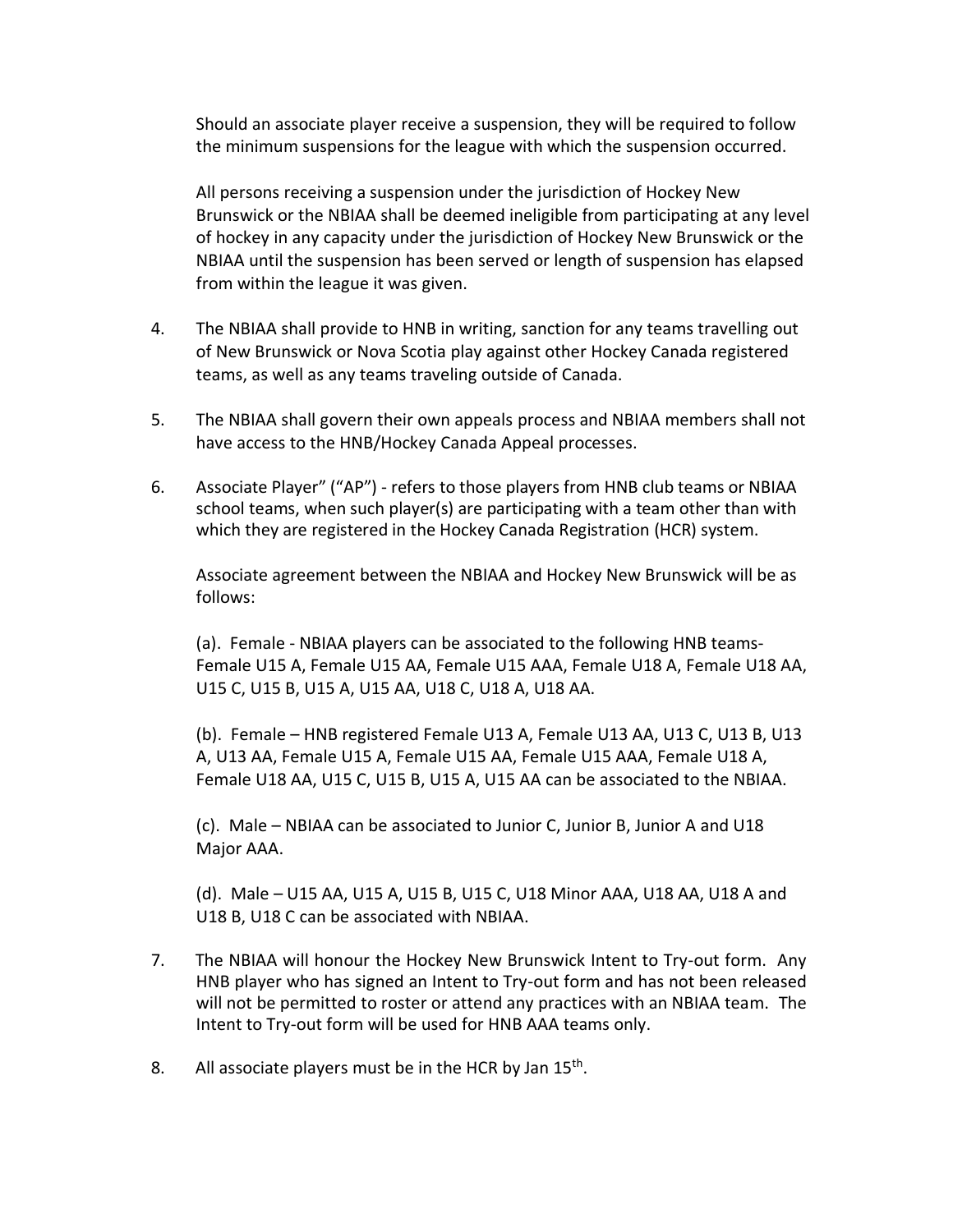- 9. All associate players must have played at least one league game with their rostered team by no later than Jan  $15<sup>th</sup>$  to continue to be an associate player with their associate team.
- 10. Appearance of a registered player's name on the official game report of a game shall be considered participation in the game except in the case of an alternate goalkeeper, in which case actual participation only shall be considered as taking part in the game, and such participation shall be specifically noted on the official game report.
- 11. Associated players used by a team in a game, shall be designated on the official game report by the use of the symbol "AP" after their name on the players lineup or team roster.
- 12. An associate player must come from a team registered in the designated geographic sub-division in which the selecting team operates as defined by HNB and NBIAA and all players must be properly registered with HNB.
- 13. A team may associate nineteen (19) players from within the teams designated geographic sub-division, as defined and approved by HNB or NBIAA.
- 14. A geographic subdivision may include a city, town, municipality, rural area, HNB minor hockey district or zone or a school district as established from time to time by HNB or NBIAA.
- 15. No player is permitted to be part of more than one (1) specially associated players' list at any one time during the current season; with the exception of players 16 years of age or older who may be selected as an associate Player with two of the following in the same season: Junior A Team; Junior B Team; and Junior C Team.
- 16. Once a player's Hockey Canada registration has been endorsed by the HNB Executive Director as being a specially associated player, his name becomes part of the selecting team's list of specially associated players and may not be dropped from such list during the current season and replaced, unless the team with which he registered releases him on or before January 10.
- 17. Approval of Special Associate Players

Player association approval requirements:

i. Coach or team manager of the team looking to associate a player sends an email to the parent asking permission to associate the player.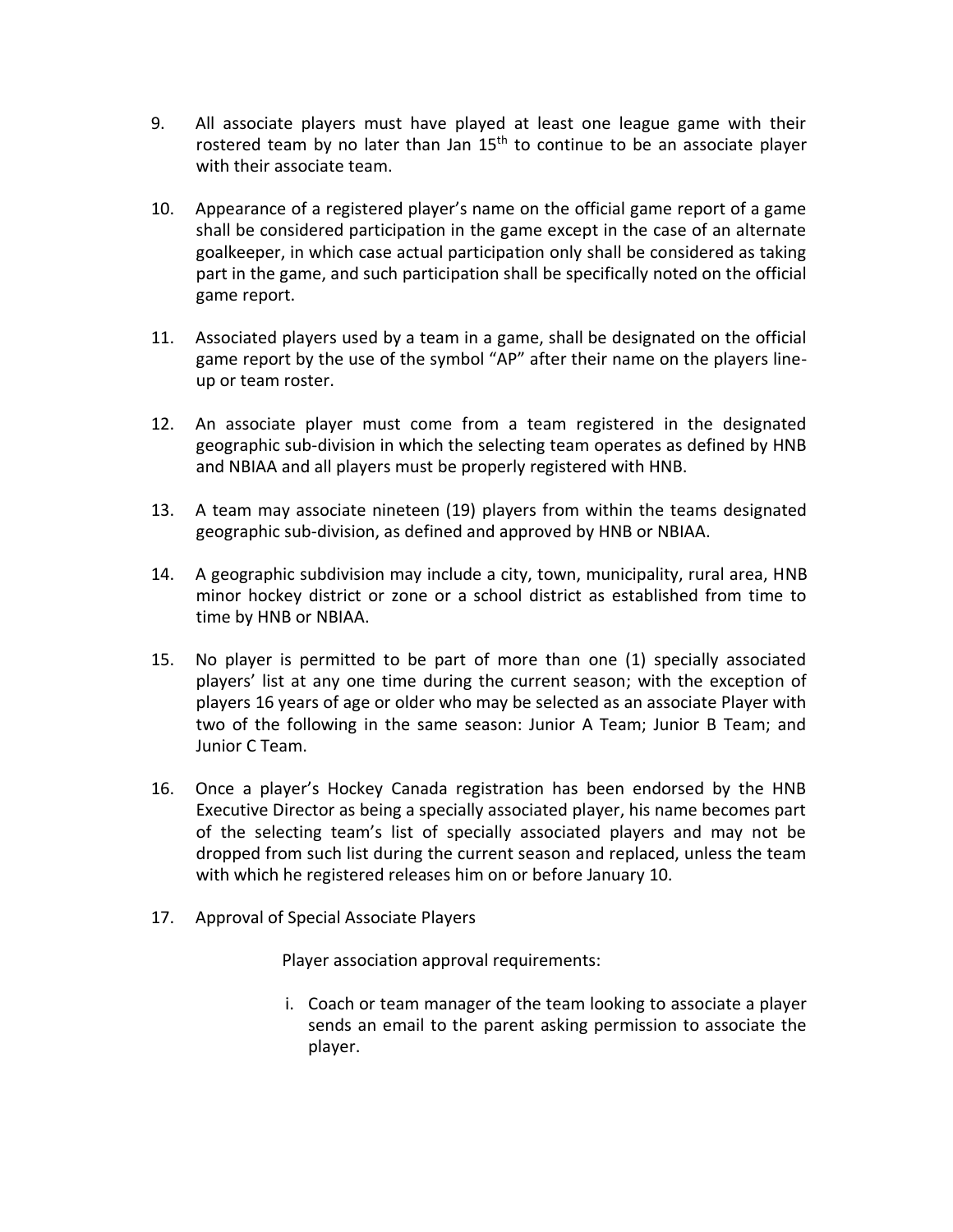- ii. The parent accepts by answering the email. The coach or team manager then forwards the email to the coach or team manager of the players rostered team.
- iii. The coach or team manager approves the request by answering the email.
- iv. A copy of the email chain is then provided to Hockey New Brunswick, who lists the associate player in the Hockey Canada Registry.

If an associated player is needed, the coach of the associate player's team must give their consent before asking the associated player to participate in a game or practice

Should a higher or lower level coach have an issue with an associate player and the approval process, they can contact the respective Executive Director (HNB – Nic Jansen; NBIAA – Allyson Ouellette).

- 18. Number of Games
	- a. All associate players may associate to a team at any time, to a maximum of ten (10) games. However, if the player's registered team completes its regular season and playoffs before the player's associated team, the player may thereafter associate an unlimited number of times. For goaltender exceptions see Hockey Canada Regulations B. 42, E. 36(b).
	- b. Exhibition games and/or exhibition tournament games are excluded from the number of games referred to in (a).
	- c. A suspended player, whose team has been eliminated from further competition for the year, may serve his suspension with his associate team provided he has played a minimum of 1 game as an associate. A player who receives a suspension with his associate team, and that team is subsequently eliminated from further competition for the year before the full suspension has been served, may complete his suspension with his own team. If a player is suspended with his associate team, the player must serve the suspension with the associate team. If a game counts toward the serving of a suspension, then it in effect counts as a game played.
- 19. All such associations permitted under this Memorandum of Understanding shall terminate at the end of the current playing season, and may not be altered during the current playing season.
- 20. No new registration is required or shall be issued for associated players and such players are not numbered among the associating teams nineteen (19) or twenty (20) in the case of Female Midget AAA, as